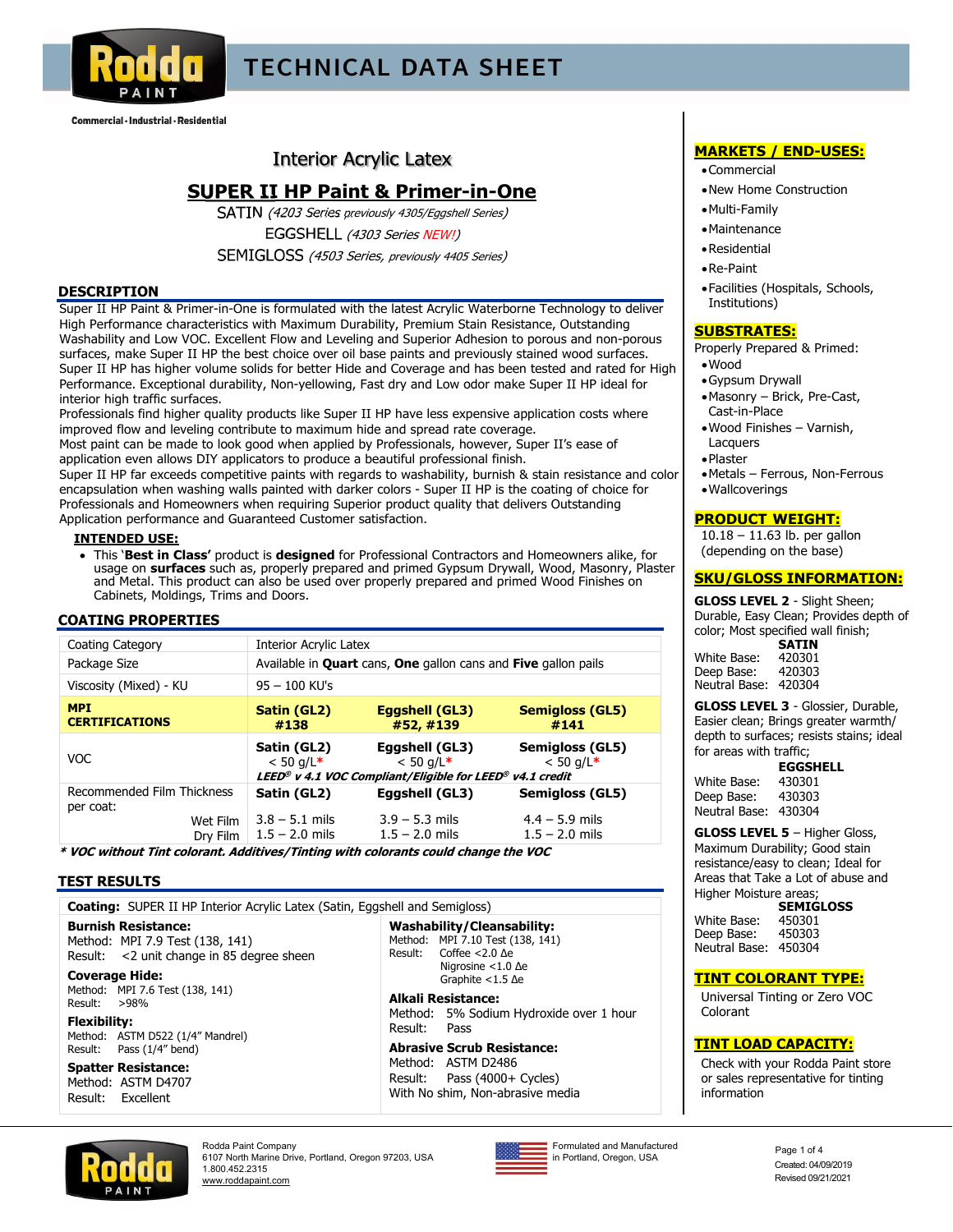

# **TECHNICAL DATA SHEET**

## Commercial · Industrial · Residential

### **COVERAGE INFORMATION**

| Mixed Volume Solids        | Satin (GL2)                                                                                                                                           | Eggshell (GL3)                                               | Semigloss (GL5) |  |
|----------------------------|-------------------------------------------------------------------------------------------------------------------------------------------------------|--------------------------------------------------------------|-----------------|--|
| (May vary by Base & Color) | 39% +/-2%                                                                                                                                             | $38\% + (-2)\%$                                              | $34\% + (-2)\%$ |  |
| Mixed Weight Solids        | Satin (GL2)                                                                                                                                           | Eggshell (GL3)                                               | Semigloss (GL5) |  |
| (May vary by Base & Color) | $56\% + (-2)\%$                                                                                                                                       | $52\% + (-2\%$                                               | $47\% + (-2\%$  |  |
| Finish:                    | Satin (GL2)                                                                                                                                           | Eggshell (GL3)                                               | Semigloss (GL5) |  |
| Gloss $@60°$               | $3 - 8$                                                                                                                                               | $10 - 16$                                                    | $45 - 55$       |  |
| Sheen $@$ 85 $°$           | $10 - 18$                                                                                                                                             | $15 - 25$                                                    | $45 - 70$       |  |
| Applied Coverage           | 310-420 Sq. ft. /gal<br><b>Note:</b> Actual coverage may vary depending on substrate,<br>application methods and specified wet and dry film thickness |                                                              |                 |  |
|                            | Please <b>contact</b> your Sales Representative for <b>specific</b> project<br>recommendations                                                        |                                                              |                 |  |
| Shelf Life                 | container                                                                                                                                             | <b>Maximum Shelf Life</b> of 3 Years when stored in unopened |                 |  |
| Storage Temperature        | Store indoors at 40F-90F. Keep from Freezing                                                                                                          |                                                              |                 |  |

## **APPLICATION PARAMETERS**

| Relative Humidity<br><b>Restrictions</b>                                              | <b>Do not exceed</b> 90% during application or curing phase                                                                                                                                                                                                                                                                                                                                                          |
|---------------------------------------------------------------------------------------|----------------------------------------------------------------------------------------------------------------------------------------------------------------------------------------------------------------------------------------------------------------------------------------------------------------------------------------------------------------------------------------------------------------------|
| Minimum Application<br>Temperature                                                    | 50F (substrate)                                                                                                                                                                                                                                                                                                                                                                                                      |
| Maximum Application<br>Temperature                                                    | 95F (substrate)                                                                                                                                                                                                                                                                                                                                                                                                      |
| Application & Curing<br>Information<br>Dry to <b>Touch</b> :<br>Dry to <b>Recoat:</b> | At 77F and 50% Relative Humidity:<br>30 minutes<br>8 hours<br><b>Note:</b> Film thickness, temperature, humidity and air movement<br>will affect dry/cure times                                                                                                                                                                                                                                                      |
| <b>Technical Notes</b>                                                                | • This coating is <b>Not Formulated</b> for Immersion Service or a<br>Continuous High Moisture Environment<br>• Not Recommended for application when the relative humidity<br>is above 90% or when surface will be subjected to temperature<br>$<$ 50 $F$<br>• Superior performance will result from properly <b>priming</b> (see<br>Surface Preparation section)<br>• FOR INTERIOR USE. Not Recommended For Floors. |

### **COATING RECOMMENDATION:**

Apply two coats at 1.5-2.0 mils per coat (3-4 dry mils total) over properly prepared surfaces **NOTE:** Air, surface and product temperature must be at 50F-95F during application and drying.

### **MIXING:**

- Stir thoroughly to a uniform consistency
- For multiple containers, mix paint together for color consistency
- Approve color prior to application color chip approximates the color

### **THINNING/REDUCERS:**

- Ideally do not thin. Sparingly with water for spray application
- In hot environments, it may be necessary to add clean potable tap water to improve performance/workability - add 5- 10% by volume
- Use least amount of reducer to provide desired workability,
- **Note**: Excessive reduction with water can reduce sag resistance during application

### **APPLICATOR INFORMATION:**

**BRUSH:** Use a polyester brush

### **ROLLER COVER:**

Use a 3/8" – 3/4" nap synthetic cover depending on the degree of texture of the surface to be painted

**AIRLESS SPRAY:** Pressure 2,000 psi Tip: .011 to .015 Back roll with spray application

### **HVLP SPRAY:**

Cap pressure 10 psi Tip: 1.3 Back roll with spray application

## **CLEANING:**

- Immediately wipe up any drips or spatters with a damp cloth
- Clean application tools immediately after use with warm soapy water and rinse thoroughly
- $\circ$  If pausing for a break, wrap wet applicator in plastic wrap or seal in a poly bag
- o Prevent rusting of spray equipment – flush with a compliant cleanup solvent after cleaning

**NOTE:** Make sure to follow the manufacturer's safety recommendations when using solvents





Formulated and Manufactured Formulated and Manufactured<br>in Portland, Oregon, USA Page 2 of 4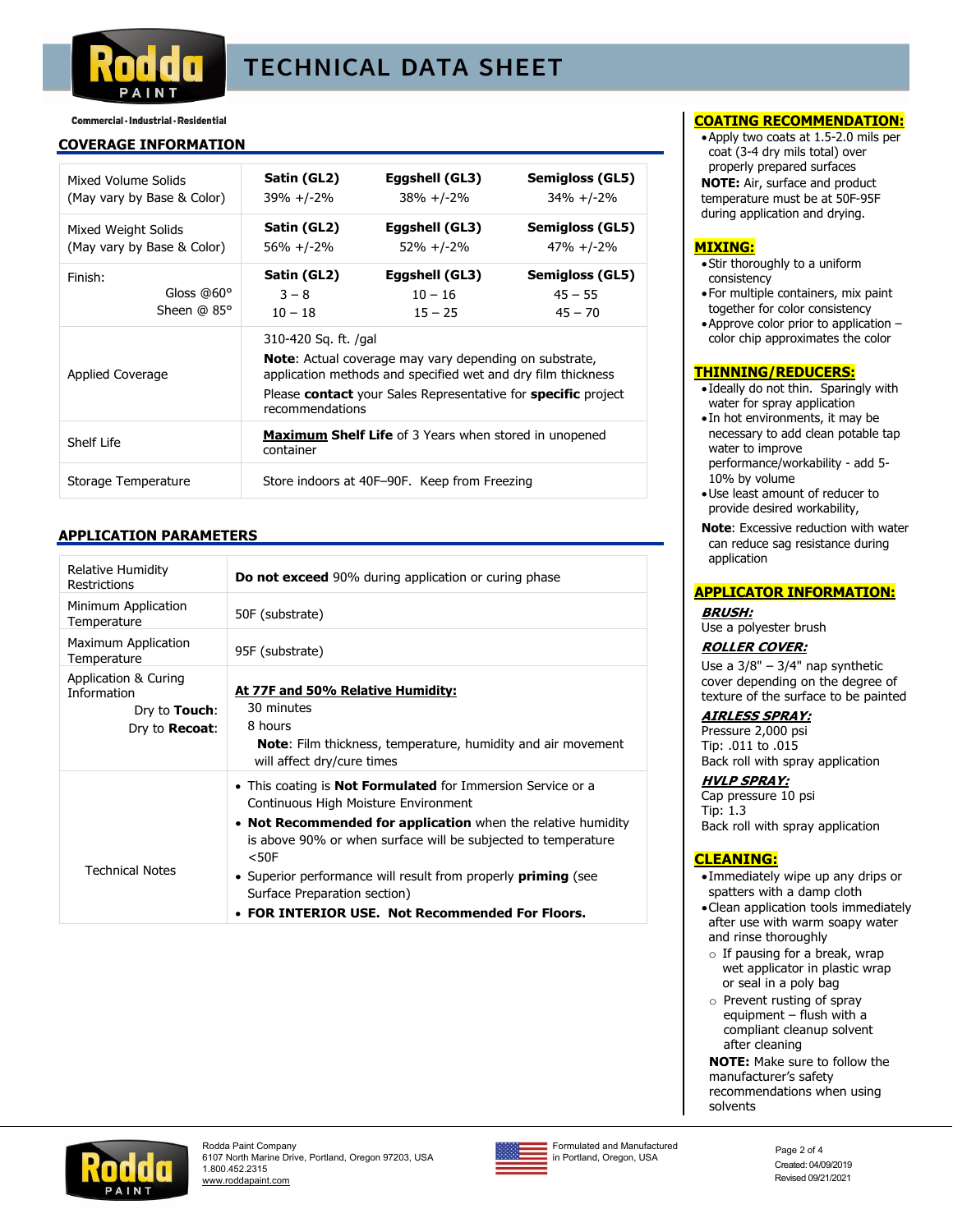

# **TECHNICAL DATA SHEET**

Commercial · Industrial · Residential

## **SUBSTRATES AND SURFACE PREPARATION**

**SURFACE PREPARATION IS IMPORTANT** - All surfaces must be of uniform porosity, clean, dry and free of mildew, grease, chalk, soap film, sanding dust or other contaminants

- Remove all loose or peeling material from previously painted surfaces
- Wash with an appropriate cleaner/mild detergent and water solution, rinse thoroughly and allow to dry
- Ensure all substrates to be coated are free of Mildew, Mold, Algae or other biological contaminates Wash with a cleaner such as JOMAX or bleach/water (1:3) solution - Apply the solution, scrub the
- mildewed area, allow solution to remain on the surface for 10 minutes, rinse thoroughly and allow to dry • Repair all surface imperfections, holes and other voids with appropriate patching compound or elastomeric sealant.
- On glossy or smooth surfaces, scuff sand using appropriate sandpaper to provide a uniformly dulled appearance
- Remove all sanding dust and debris prior to painting
- Do not apply at ambient or substrate temperatures below 50F
- Surface preparation and cleanup can compromise the longevity of the application

### **VINYL/PVC BUILDING PRODUCTS:**

- Repair all surface defects with proper patching compounds and allow to dry.
- Remove all sanding dust and debris prior to painting.

### **FERROUS METAL:**

- Clean metal of any contaminants by pressure washing or solvent wiping in accordance with SSPC-SP-1. At a minimum, power tool clean the metal per SSPC-SP-3 being careful not to polish the metal.
	- Wire Wheeling should be avoided to prevent polishing the metal
- Properly prepared metal surface should have appropriate sharp & angular profile for the paint to mechanically bond.
- Any and all corrosion must be removed with sandpaper, wire brush or other abrasion method.
- Prime all properly prepared ferrous metal with suitable primer after proper surface preparation to prevent flash rusting and improve adhesion performance.

### **NON-FERROUS METAL & FIBERGLASS**:

- Clean the metal/fiberglass surface of any contaminants such as oil, grease, mold release or dirt.
- At a minimum, scuff sand the metal or fiberglass surface with appropriate sandpaper to provide a uniformly dulled surface with adequate surface profile and remove sanding dust prior to painting.
- Apply a bonding primer suitable for the metal being painted if mechanical surface preparation is not possible.

### **SURFACE PREP FOR UNPAINTED MASONRY:**

- Remove all surface contamination, form release agents, moisture curing membranes, mildew, efflorescence, etc. by washing with an appropriate cleaner. Then rinse and allow to dry.
- Do not apply to damp or wet surfaces.
- Concrete or mortar needs to be cured approximately 30 days at 70F.
- For porous CMU substrates use appropriate block filler and back roll to fill voids.
- Do not apply block filler to smooth surfaces as peeling may occur.

### **NEW OR BARE WOOD:**

- Remove mill glaze and expose fresh wood cells prior to applying appropriate wood sealer or primer. Use chemical solution or sand with appropriate sandpaper.
- Remove sanding dust prior to application of sealer or primer.
- Seal with correct primer for wood substrates.

### **PRE-PAINTED SURFACES:**

- Wash with a mild detergent and water solution. Rinse thoroughly, allow to dry thoroughly.
- All glossy or hard smooth surfaces should be scuff sanded using appropriate sandpaper to provide a uniformly dull appearance on all substrates.
- Remove all sanding dust prior to painting.

**WARNING!** If you scrape, sand or remove old paint from any surface you may release lead dust. LEAD IS TOXIC. EXPOSURE TO LEAD DUST CAN CAUSE SERIOUS ILLNESS, SUCH AS BRAIN DAMAGE, ESPECIALLY IN CHILDREN. PREGNANT WOMEN SHOULD ALSO AVOID EXPOSURE. Wear a **NIOSH** approved respirator to control lead exposure. Carefully clean up with a wet mop or HEPA vacuum. For additional information on surfaces that may contain lead paint, contact the U.S. EPA / Lead Information Hotline at **1.800.424.LEAD (5323)**.





Formulated and Manufactured Formulated and Manufactured<br>in Portland, Oregon, USA Page 3 of 4

## **PRIMER RECOMMENDATION:**

- For optimal hide and color representation use Rodda Paint's PrimeSolutions First Coat Primer or a suitable primer for the substrate
- For drastic color changes it is imperative to use a coat of primer for the best hide performance and color representation

### **Gypsum Wallboard:**

501601 Prime Solutions First Coat Primer, 403601 Master Painter ZERO Roseal Primer or suitable primer

#### **Steel (Ferrous Metal):**  70323 EcoLogic Primer, 708225 Barrier III HS Metal Primer

**Galvanized Metal:**  70323 EcoLogic Primer, 501601 Prime Solutions First Coat Primer

## **Aluminum (non-ferrous metal):**

83020 ClovaPrep Epoxy, 83060 Vinyl Wash Primer or 501601 Prime Solutions First Coat Primer

#### **Rusted Metal:**

Corroseal Rust Converter or 708225 Barrier III HS Metal Primer

**Fiberglass, Doors, Vinyl Siding:** 501601 Prime Solutions First Coat Primer or suitable bonding primer

#### **Concrete, New Masonry, New Masonry Block, Plaster:**  501601 Prime Solutions First Coat

Primer or 512301 pHlex-tite Primer

**Porous Masonry Block**: Fill voids with 501901 Sprayable

## Block Filler

#### **Dry New Wood, Plywood T-111:**  501601 Prime Solutions First Coat

Primer **NOTE**: If tannin staining appears on cedar/redwood, apply a 2<sup>nd</sup> coat of

Prime**Solutions** First Coat Primer and allow to dry thoroughly (24-48 hours) before top coating

### **CAULKING RECOMMENDATION:**

- Repair surface using an appropriate filler – make sure to fill cracks, holes, voids and any irregularities
- Fill all gaps between windows, doors, trim, etc. with the appropriate caulk
- Allow the Caulk to dry as per the appropriate drying time before application of the paint
	- o RODDA PROPlus Siliconized Acrylic Sealant (4-6 hrs)
	- o Pro Stretch Acrylic Urethane
	- Elastomeric Sealant (4-6 hrs)

**NOTE:** Check with your Rodda Paint store or Sales Representative for advice